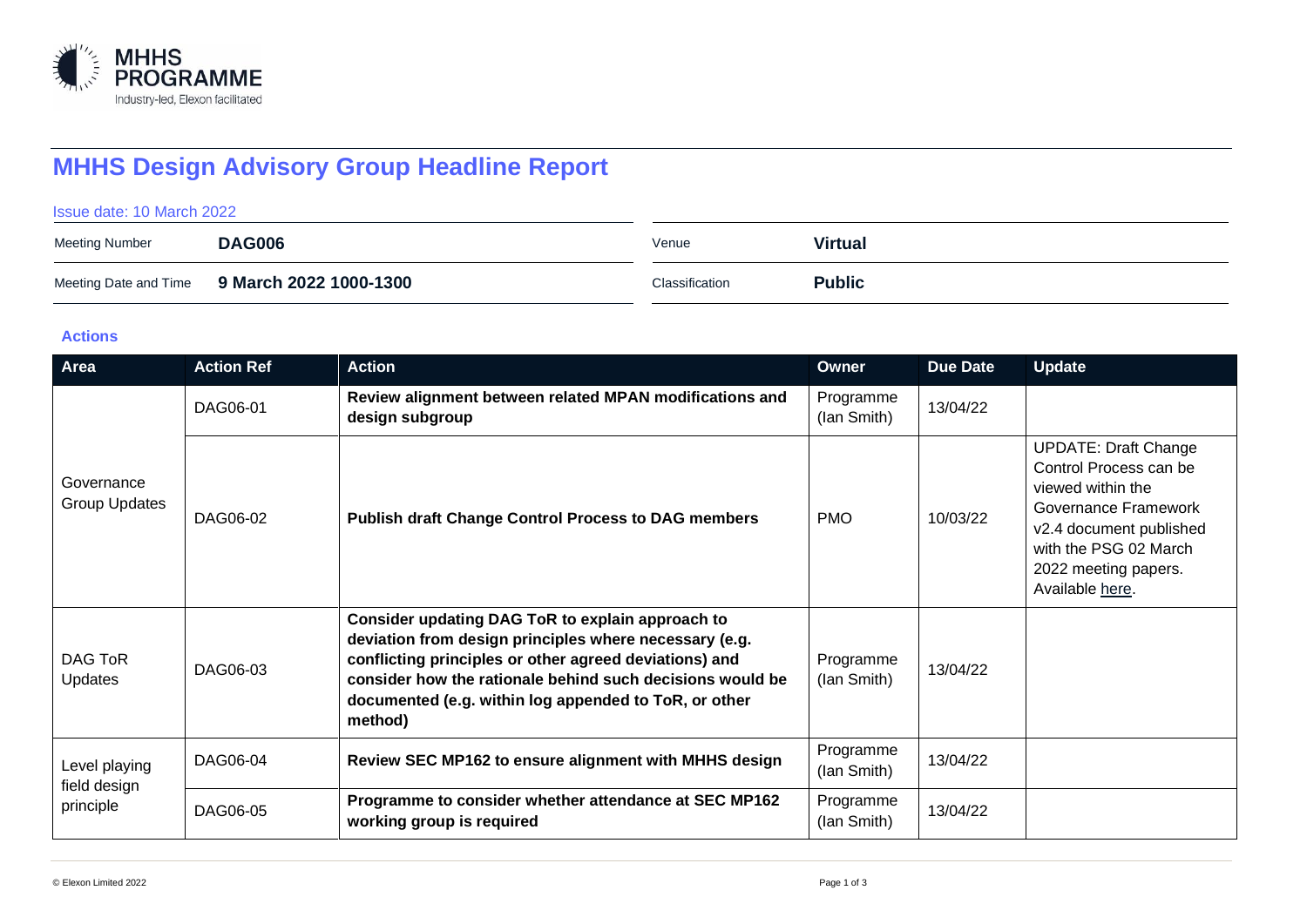|                                              | DAG06-06 | Programme to check if response provided to second<br>consultation on SEC MP162 and provide update to DAG                                                                                     | Programme<br>(lan Smith) | 13/04/22 |  |
|----------------------------------------------|----------|----------------------------------------------------------------------------------------------------------------------------------------------------------------------------------------------|--------------------------|----------|--|
| Design<br>Principles                         | DAG06-07 | Circulate updated design principles and include updated<br>level playing field                                                                                                               | Programme<br>(lan Smith) | 13/04/22 |  |
|                                              | DAG06-08 | Draft customer principle and return to group with update                                                                                                                                     | Craig<br>Handford        | 13/04/22 |  |
|                                              | DAG06-09 | Update Design Principle 8 to reference all relevant industry<br>codes                                                                                                                        | Programme<br>(lan Smith) | 13/04/22 |  |
| Integrations<br>Platform<br><b>Decisions</b> | DAG06-10 | Provide cost implications of Option 1 relating to primary and<br>secondary requirements within the technical addressing<br>options, provide to PMO                                           | <b>DAG</b><br>members    | 13/04/22 |  |
|                                              | DAG06-11 | Produce rough order of magnitude (ROM) comparison for<br>Options 1, 2 and 3 of the primary and secondary<br>requirements within the technical addressing options for<br>consideration by DAG | Programme<br>(lan Smith) | 13/04/22 |  |
| Level 4 Working<br>Group Updates             | DAG06-12 | Review the design artefact subtotals and update where<br>necessary                                                                                                                           | Programme<br>(lan Smith) | 13/04/22 |  |

#### **Decisions**

| Area                                  | Dec Ref   | <b>Decision</b>                                                             |
|---------------------------------------|-----------|-----------------------------------------------------------------------------|
| Minutes and<br>Actions                | DAG-DEC12 | Minutes of DAG meeting held 09 February 2022 approved                       |
| Integrations<br>Platform<br>Decisions | DAG-DEC13 | Decision in principle to proceed with Option 2, subject to ROMs on Options. |

### **RAID items discussed/raised**

| RAID area | <b>Description</b> |
|-----------|--------------------|
| None      | None               |